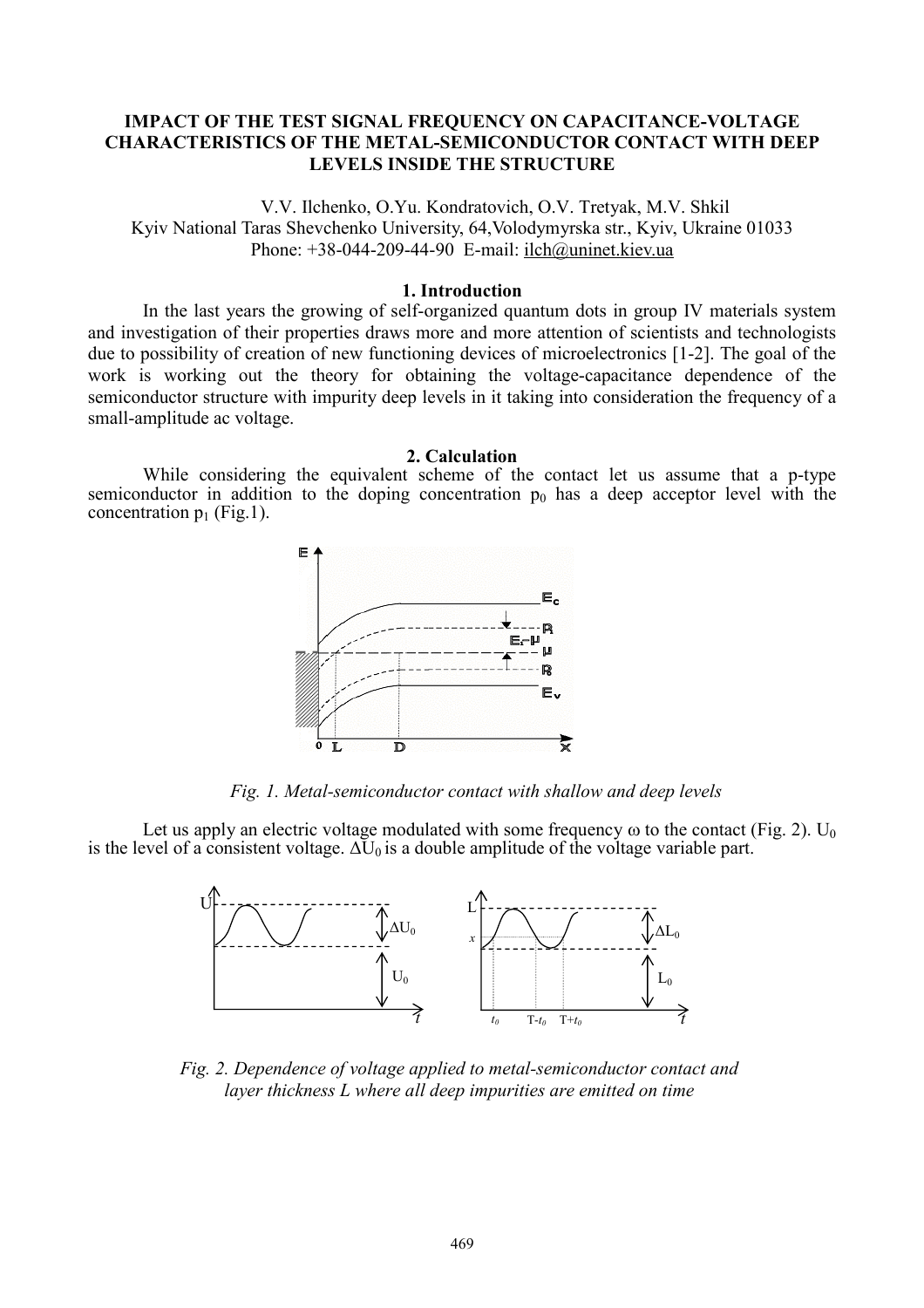A variable part of the whole charge at deep levels can be calculated with the following equation:

$$
Q(t) = \int_{L_0}^{L_0 + \Delta L_0} p(x, t) dx \tag{1}
$$

As time passes the concentration of emitted holes in each position of the layer  $\Delta L_0$  changes with exponential law from some minimum value  $p_{min}(x)$  to some maximum value  $p_{max}(x)$  and in the opposite direction depending on the value  $\Delta L$  at a given moment of time. If  $x < \Delta L$ , the process of holes emission takes place, otherwise if  $x > \Delta L$ , the process of holes capture takes place. So

$$
p(x,t) = \begin{cases} p - (p - p_{\min}(x))e^{-\frac{t - t_0(x)}{\tau}}, t_0(x) < t < T - t_0(x) \\ p_{\max}(x)e^{-\frac{t - T + t_0(x)}{\tau}}, T - t_0(x) < t < T + t_0(x) \end{cases}
$$
(2)

where  $\tau$  is a hole emission time from deep levels,  $t_0(x)$  is a start moment of holes emission in the

position with a coordinate x, T is an oscillation period:  $t_0(x) = \frac{\arccos\left(1 - \frac{2x}{\Delta L_0}\right)}{\omega}$ ,  $T = \frac{2\pi}{\omega}$ . From Eq.(2) we can find  $p_{min}(x)$  and  $p_{max}(x)$  by writing  $p(x,t)$  for  $t=T-t_0(x)$  and  $t=T+t_0(x)$ ,  $p_{\min}(x) = p_{\max}(x)e^{-\frac{2t_0(x)}{\tau}}$  and  $p_{\max}(x) = p\frac{\frac{T-2t_0(x)}{\tau}}{\frac{T}{\tau}}$ .

Let us fix a certain moment of time t and calculate for it the charge  $Q(t)$  using Eq.(1):

$$
Q(t) = \int_{0}^{\frac{\Delta t_0}{2}(1-\cos(\omega t))} \left[ p - \left[ p - p_{\min}(x) \right] e^{-\frac{t-t_0(x)}{\tau}} \right] dx + \int_{\frac{\Delta t_0}{2}(1-\cos(\omega t))}^{\Delta t_0} p_{\max}(x) e^{-\frac{t-T+t_0(x)}{\tau}} dx \tag{3}
$$

Then Eq. $(3)$  can be written as:

$$
Q(t) = \begin{cases} \int_{0}^{\frac{2\Delta t_{0}}{T}} \left[ p - \left[ p - p_{\min}(x) \right] e^{-\frac{t - t_{0}(x)}{\tau}} \right] dx + \int_{\frac{2\Delta t_{0}}{T}t}^{\Delta t_{0}} p_{\max}(x) e^{-\frac{t + t_{0}(x)}{\tau}} dx, 0 \leq t \leq \frac{T}{2} \\ 2\Delta t_{0} \left( 1 - \frac{t}{T} \right) \left[ p - \left[ p - p_{\min}(x) \right] e^{-\frac{t - t_{0}(x)}{\tau}} \right] dx + \int_{\frac{2\Delta t_{0}}{T}t}^{\Delta t_{0}} p_{\max}(x) e^{-\frac{t - T + t_{0}(x)}{\tau}} dx, \frac{T}{2} \leq t \leq T \end{cases}
$$
\n
$$
(4)
$$

Calculating Eq.(4) everyone can obtain:

$$
Q(t) = \begin{cases} \frac{2p\Delta L_0}{T} \left( t - \tau + \frac{2\tau e^{-\frac{t}{\tau}}}{1 + e^{-2\tau}} \right) 0 \le t \le \frac{T}{2} \\ \frac{2p\Delta L_0}{T} \left( T - t - \tau + \frac{2\tau e^{\frac{T}{2\tau}}}{1 + e^{-2\tau}} e^{-\frac{t}{\tau}} \right) \frac{T}{2} \le t \le T \end{cases}
$$
(5)

A variable part of capacitance of semiconductor space charge area can be determining using the following equation: